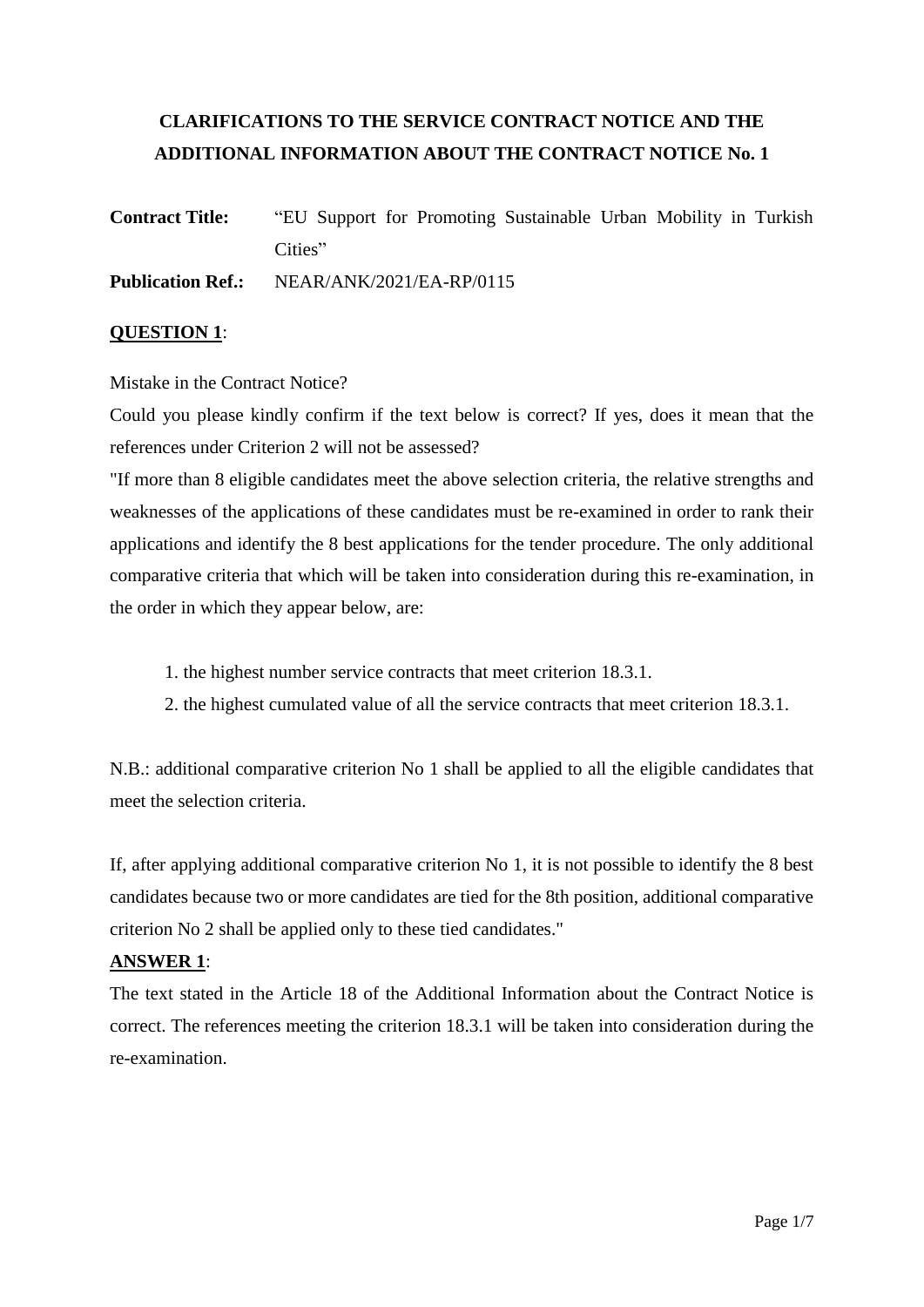## **QUESTION 2:**

Can you kindly forward a copy of the RFP linked to the following tender?

The overall objective of the project of which this contract will be a part is to promote a shift from individual transport to sustainable, accessible and inclusive modes of sustainable urban mobility at both national and urban levels. The purposes of this contract is to support the policy dialogue and capacity building of municipalities on sustainable urban mobility and to promote European Mobility Week (EMW) in Turkey.

### **QUESTION 3**:

(This question is submitted in Turkish, it is translated to English by the Contracting Authority) We could not find any technical specifications/terms of reference apart from the published Contract Notice published at your website regarding the NEAR/ANK/2021/EA-RP/0115 - EU Support for Promoting Sustainable Urban Mobility in Turkish Cities. We need the technical specifications/terms of reference including all technical details for the mentioned tender in order to be made an assessment by our experts.

Please kindly inform us how we can get the relevant document.

#### **QUESTION 4**:

Is there any TOR or complementary documents to this tender that should be considered into account?

## **ANSWER 2 to 4**:

The type of the procedure is restricted. All details related to the tender procedure are available from the following internet address:

https://ec.europa.eu/europeaid/prag/document.do?isAnnexes=true

#### **QUESTION 5**:

Meeting project value criterion by a joint tenderer

If a joint tenderer applies, can the threshold of 800.000 EUR be met by combining portions of consortium members budgets from multiple projects (e.g. member nr 1 brings 300k, member nr 2 brings 550k EUR, etc. - total is more than 800 k) or do you require that one single project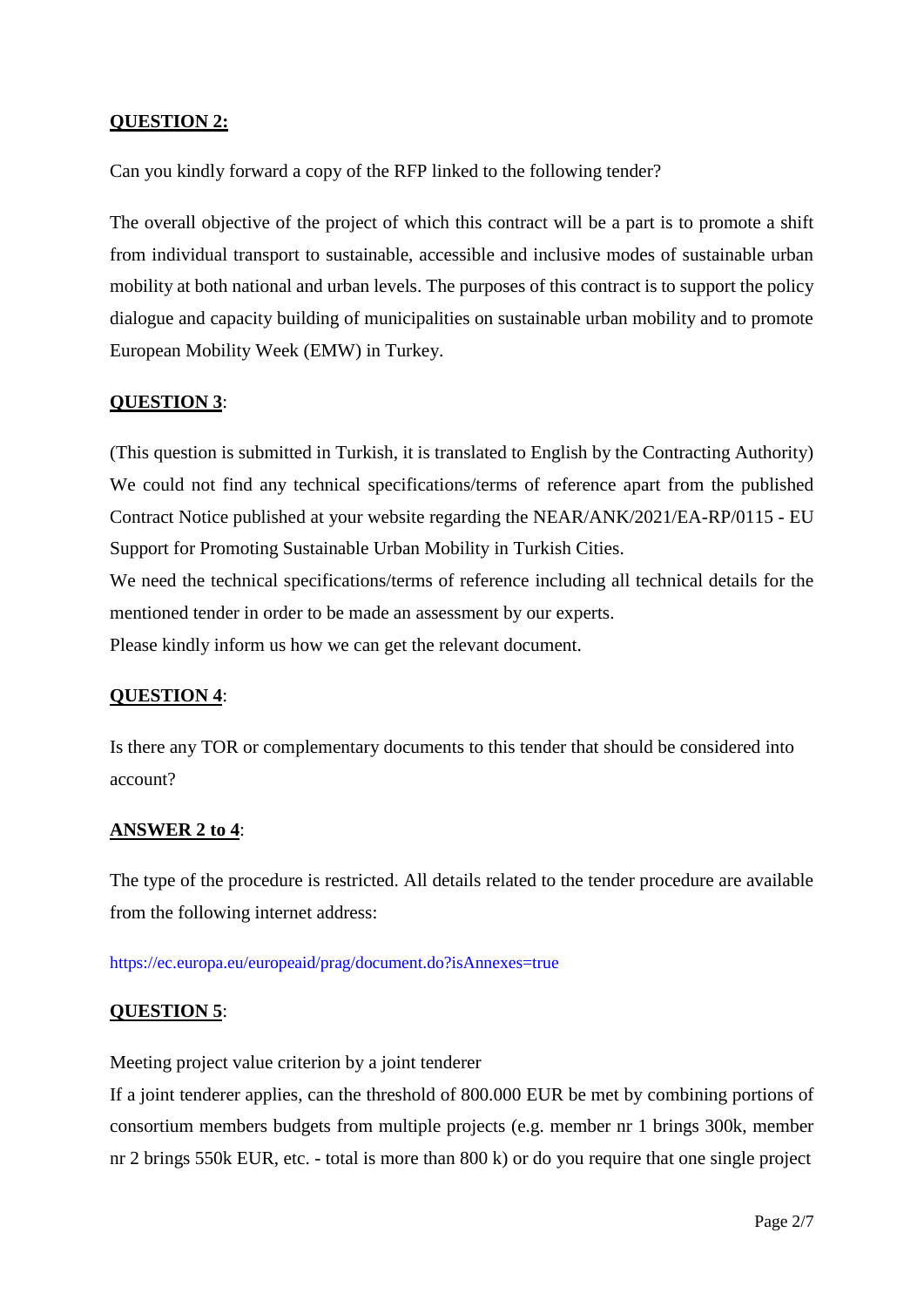reference meets this value?

What I also meant additionally is if one organisation can bring a couple of smaller projects that sum up over 800 k EUR?

### **QUESTION 6**:

Regarding the first technical capacity criteria, could you please clarify the meaning of at least 1 (one) service contract? Will contracts with budgets less than 800.000 also count as a reference if the total budget of different contracts is over EUR 800.000; or does it mean that the same reference may be implemented under different service contracts?

## **QUESTION 7**:

Regarding the second technical capacity criteria, could you please clarify the meaning of at least 1 (one) service contract? Will contracts with budgets less than 400.000 also count as a reference if the total budget of different contracts is over EUR 400.000; or does it mean that the same reference may be implemented under different service contracts?

## **QUESTION 8**:

It is indicated in the technical capacity criteria that "The candidate has provided services under at least 1 service contract with a budget of at least EUR 400.000 (proportion carried out by the candidate) in the field of communication and visibility including organisation of events in the field of sustainable urban mobility which was implemented at any moment during the reference period: Three years prior to the submission deadline of this application." Is it possible to provide the minimum budget of EUR 400.000,00 as sum of multiple service contracts?

#### **ANSWER 5 to 8:**

No. The candidate is not allowed to meet the threshold of the financial value specified in the technical selection criteria by combining contracts with smaller financial value. In order to meet the technical selection criteria stated in the Article 18 of the Additional Information about the Contract Notice, Candidate must submit at least one (1) service contract with the minimum financial amount and the services specified in the technical selection criteria as reference.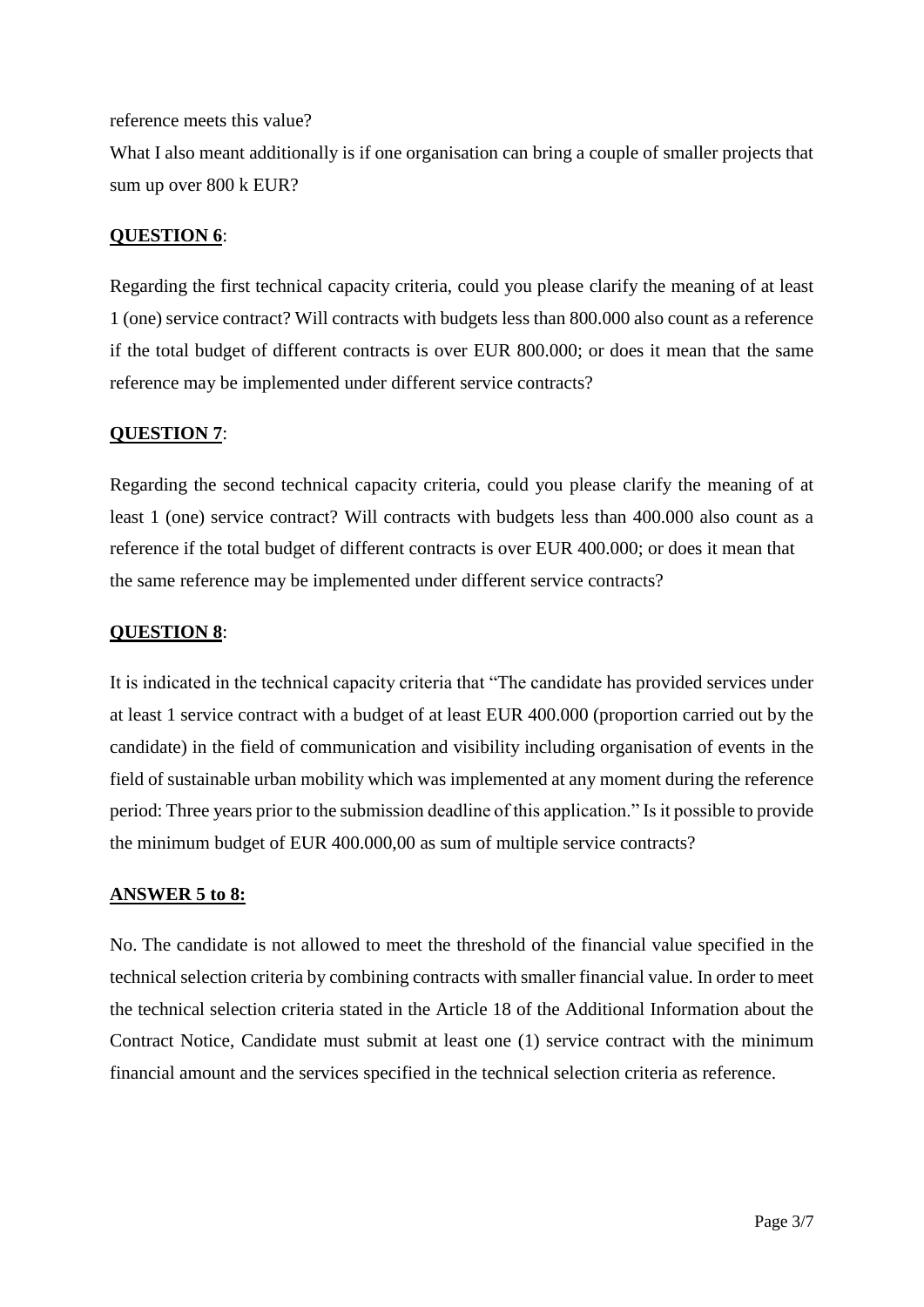## **QUESTION 9:**

### Types of projects for evidence

In Technical Capacity, can the service contract evidence include EU-funded projects which were in the area of the topic of this tender (sustainable urban mobility policy planning and/or dialogue)?

### **ANSWER 9:**

Candidates may submit reference(s) of any service contract meeting the technical selection criteria.

#### **QUESTION 10:**

#### Professional capacity

Regarding the Professional capacity (based on items 4 and 5 of the application form for service contracts and on items 4 and 5 of the tender form for supply contracts). The reference period which will be taken into account will be the last three years preceding the submission deadline. We kindly request if you can extend the time of 3 years for a time of at least 15 years?

## **QUESTION 11:**

Given the situation regarding the Coronavirus outbreak for the last 1,5 years, the tender procedures were profoundly affected worldwide. Since there had been relatively less contracts/services during the pandemic, the reference period given as the last 3 years diminish the applicants' chances to present eligible references complying with the technical requirements. Based on these, we would like to kindly request an extension for the reference period and change the reference period to the last 5 year-timeframe.

#### **ANSWER 10 and 11:**

The reference period for the selection criteria remains unchanged as stated in the Article 18 of the Additional Information about the Contract Notice.

#### **QUESTION 12:**

The technical capacity criterion 18.3.2 requires at least 1 service contract with a budget of at least EUR 400.000 (proportion carried out by the candidate) in the field of communication and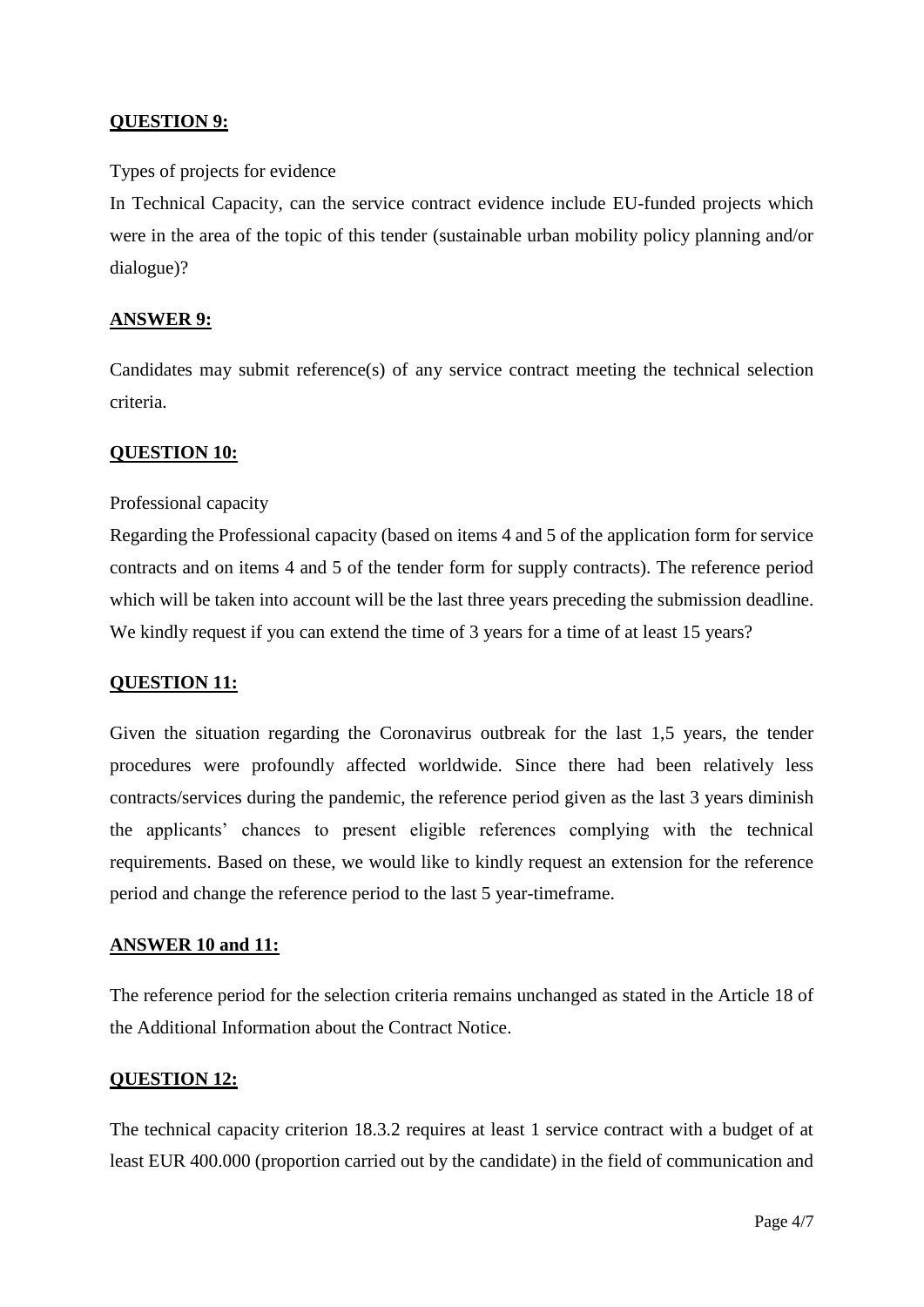visibility including organisation of events in the field of sustainable urban mobility which was implemented at any moment during the reference period. As understood the reference period is 5 August 2018 - 5 August 2021. We would like to draw your attention to two issues:

- 1. The requirement for event organisation in the field of sustainable urban mobility limits the opportunity for possible consortium members since it is a very unique field. International/local companies providing event management/organisation and communication and visibility services have the general experience in many fields but rarely focusing on sustainable urban mobility. Moreover, even having sych experience, the contract values (proportion carried out) do not reach the threshold value of EUR 400.000.
- 2. Almost half of the reference period falls in the pandemic where event organisation was not possible hence no events were organised in physical terms and only webinars and such online events were in place which do not create almost any cost or require any budget. Thus, again in the reference period, it is barely possible to present event organisation experience in communication and visibility focuisng on sustainable urban mobility.

In this regard, we kindly ask you to revisit the spesific criterion and if possible extend the reference period as 5 years prior to the submission deadline of the application and/or decrease the contract value requirement to a reasonable value.

## **QUESTION 13:**

As you may very well know "Sustainable Urban Mobility" issue does not have a long "Communication & Visibility" history in Turkey; there aren't so many institutions who are funding this issue communication-wise. Thanks to this first tender-wise collaboration of EU  $\&$ the Ministry of Transportation, we hope many more collaborations will rise in the near future among appropriate institutions. With this fact in hand, which generates an unfair atmosphere for the tender, we'd like you to revisit the clause consisted of a request of 400K on a single contract, as long as "Mobility"s specific and minor position in the marketing communication area. If possible, we'd like you to enlarge the extent of the content, such as accepting "sustainability" contracts also for Communication &Visibility.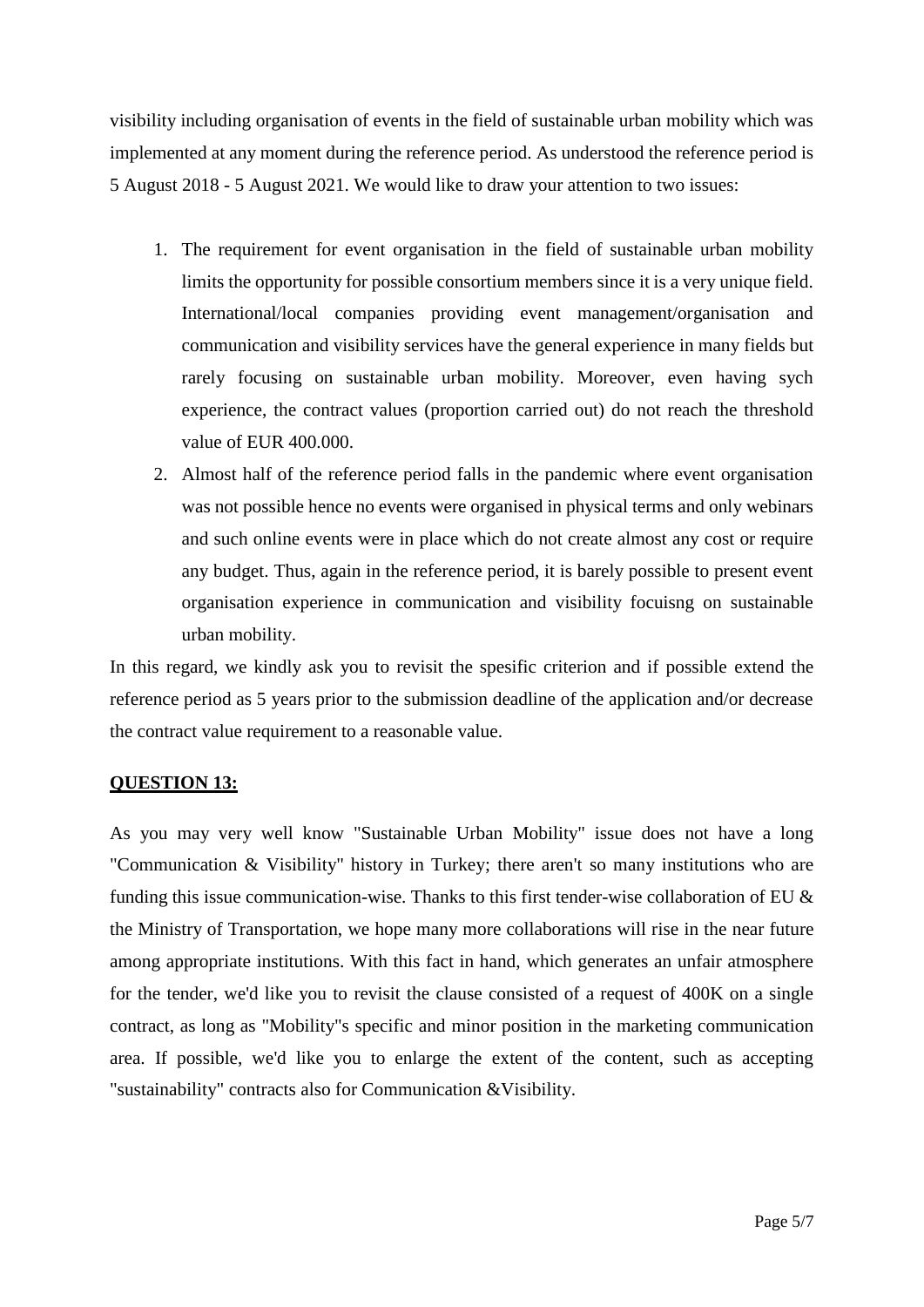#### **QUESTION 14:**

As you know, the pandemic has caused economic turmoil in many sectors over the last 1.5 years. The communication industry is one of them. Specifically, Event Marketing, the communication industry's most important revenue source, has been completely halted. Further, Online Events replaced this gap with a relatively lower turnover in terms of revenue than field events. For this reason, we request you to reconsider your job completion request of "400K based on a single contract in the last 3 years", which you stated in article 18-3-2, and reduce it to a more reasonable level, for example, 100K. We would also like to point out that "finding a communication project in a new and specific field, which is equivalent to 5.5 million TL in a single contract in Turkey" is not feasible and will prevent the participation of diverse companies in the tender - hence the abundance of perspective and experience. Although the amounts might be acceptable for Euro currency, in Turkey, especially in the Communication Consultancy sector, these figures can be earned mainly through "Road Show" type of events under one single contract. In light of how the field activities have decreased over the past few years during which the digital field has exploded, the difficulties of the subject will be more apparent.

#### **QUESTION 15:**

If possible, we would like to share our two requests regarding timings; 1. Extending 3 years to 5 years. 2. Accepting the "total budget" of projects concluded and completed within the relevant time frame, but whose start date is outside the time frame you requested.

#### **QUESTION 16:**

In the "Additional information about the Contract Notice" document, selection and award criteria (18.3 – technical capacity) is stated the following: "The candidate has provided services under at least 1 service contract with a budget of minimum EUR 800.000 (...).

Does this mean that:

(1) Each service contract we present must at least have a budget of 800.000 or ;

(2) We can present different service contracts but they need to amount, together, to at least 800.000 euros.

If it is number (1), it could limit SMEs to participate to this tender since the topic of the tender, sustainable urban mobility is a very specific subject and reaching 800.000 euros for one single service contract may be difficult to attain. Furthermore, 2020 being impacted by Covid 19 has further increased this difficulty.